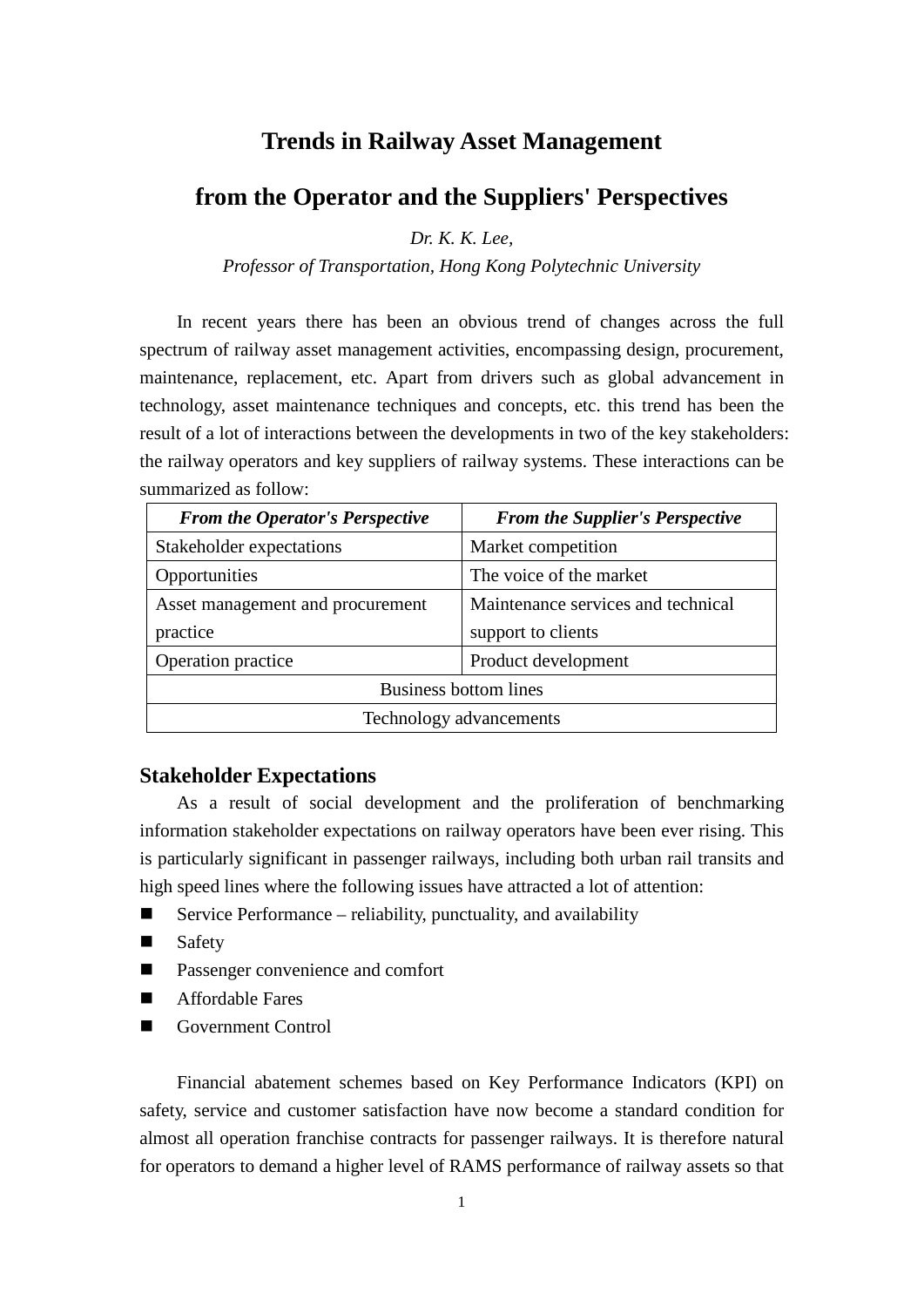these KPI targets could be achieved. Service pledges committed by railway operators to the passengers is also very popular these days. All these development in turn have created a lot of pressure on the suppliers to address the operator's expectations on RAMS performance of key railway system such as trains, signaling and train control system, traction power system, etc.



**Train reliability and maintenance cost trends in one of the major Metros in the world to meet ever rising stakeholder expectations.**

# **Market Competition**

To respond to severe market competition there has been an obvious trend among the key railway system suppliers to develop standard product platforms to reduce design and production costs, shorten delivery programme and facilitate obsolescence management. Typical examples include:

| <i>Systems</i>           | <b>Alstom</b> | <b>Bombardier</b> | <b>Simens</b> |
|--------------------------|---------------|-------------------|---------------|
| <b>Metro Tains</b>       | Metropolis    | Movia             | Inspiro       |
| <b>Light Rail Trains</b> | Citadis       | Flexity           | Avenio        |
| CBTC                     | Urbalis       | Cityflow          | Trainguard    |

Product standardization on the part of the suppliers is also changing the way clients are designing and specifying the railway systems which they are going to procure.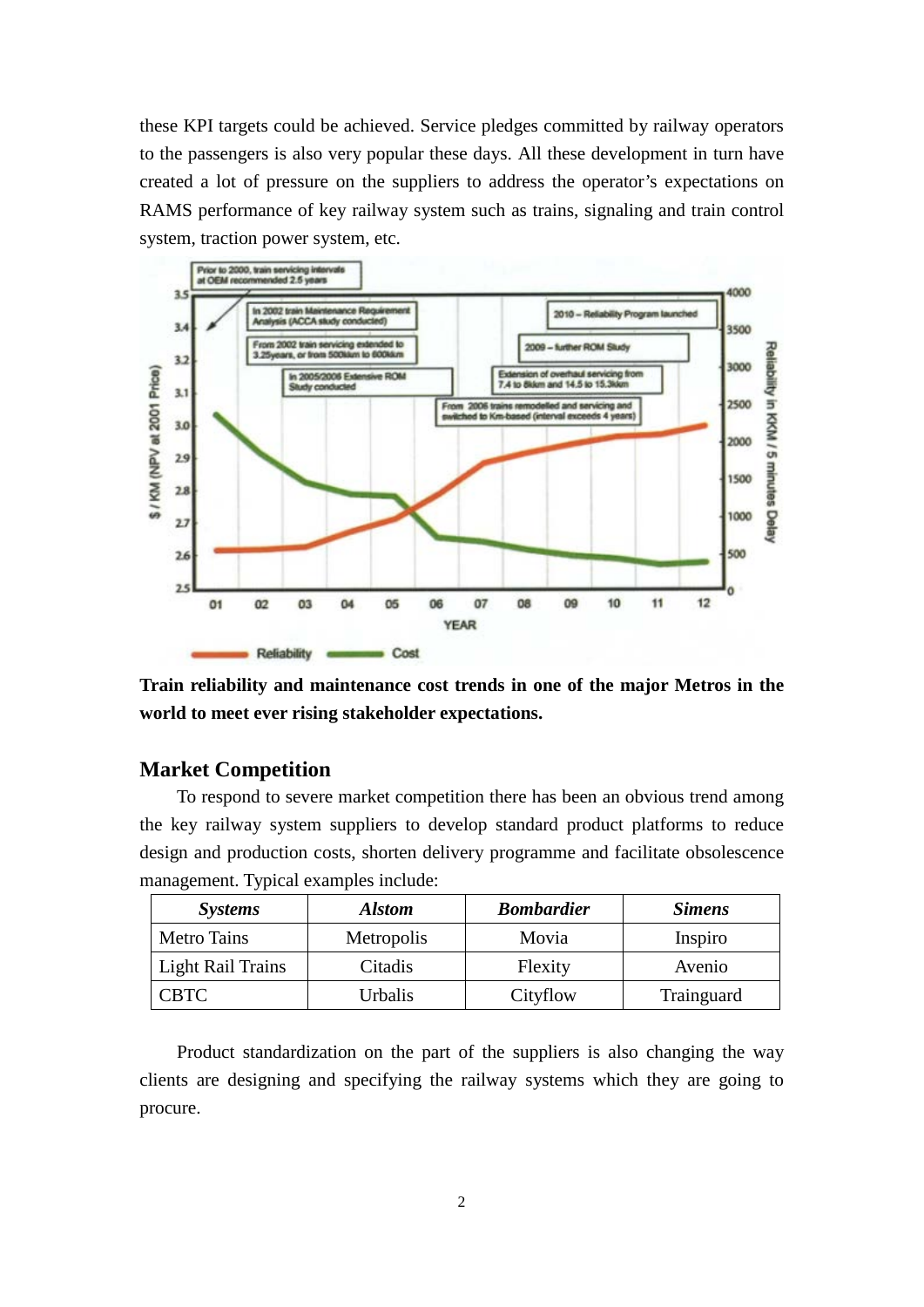Conflicting views between the operators and suppliers on the degree of customization on the standard products are unavoidable, but it is good to note that there has been a steady trend of convergence of these views.

## **Opportunities for Railway Operators**

Over the past 10 years there has been an upsurge of opportunities for railway operators principally through:

- A trend to employ railway as the backbone to urban public transportation
- Integrated urban development using the rail plus property model
- Growth of high speed networks, in particular in China
- The popularity of modern light rail transits

As a result of these opportunities the demand for railway systems has increased substantially, which provides the critical mass for the evolution of railway assets.

This is particularly true in major cities, for example in Shanghai or Beijing where, for several years, two to three new metro lines have entered service every year.

## **Voice of the Market**

Unlike the old days when key suppliers determined the products available for the railway operators, they now have to listen to the voice of the market on what the clients need for their operations. To guide their product research and development the suppliers can listen to the voice of the market through the following channels:

- Discover the needs of the customers by proactively soliciting usage experience to identify gaps for improvement or new functional requirements for incorporation into the next generation of railway systems
- Standards set by international institutions, major operators and benchmarking institutions

#### **Evolving Asset Management and Procurement Practice**

Over the past 15 years, in line with global trends in other industries, railway asset management has taken on the following practice, which the suppliers have to respect when developing their products:

- Whole of life approach in asset management
- ISO55000 asset management standards
- Reliability Centered Maintenance for mission critical systems
- **Predictive Maintenance**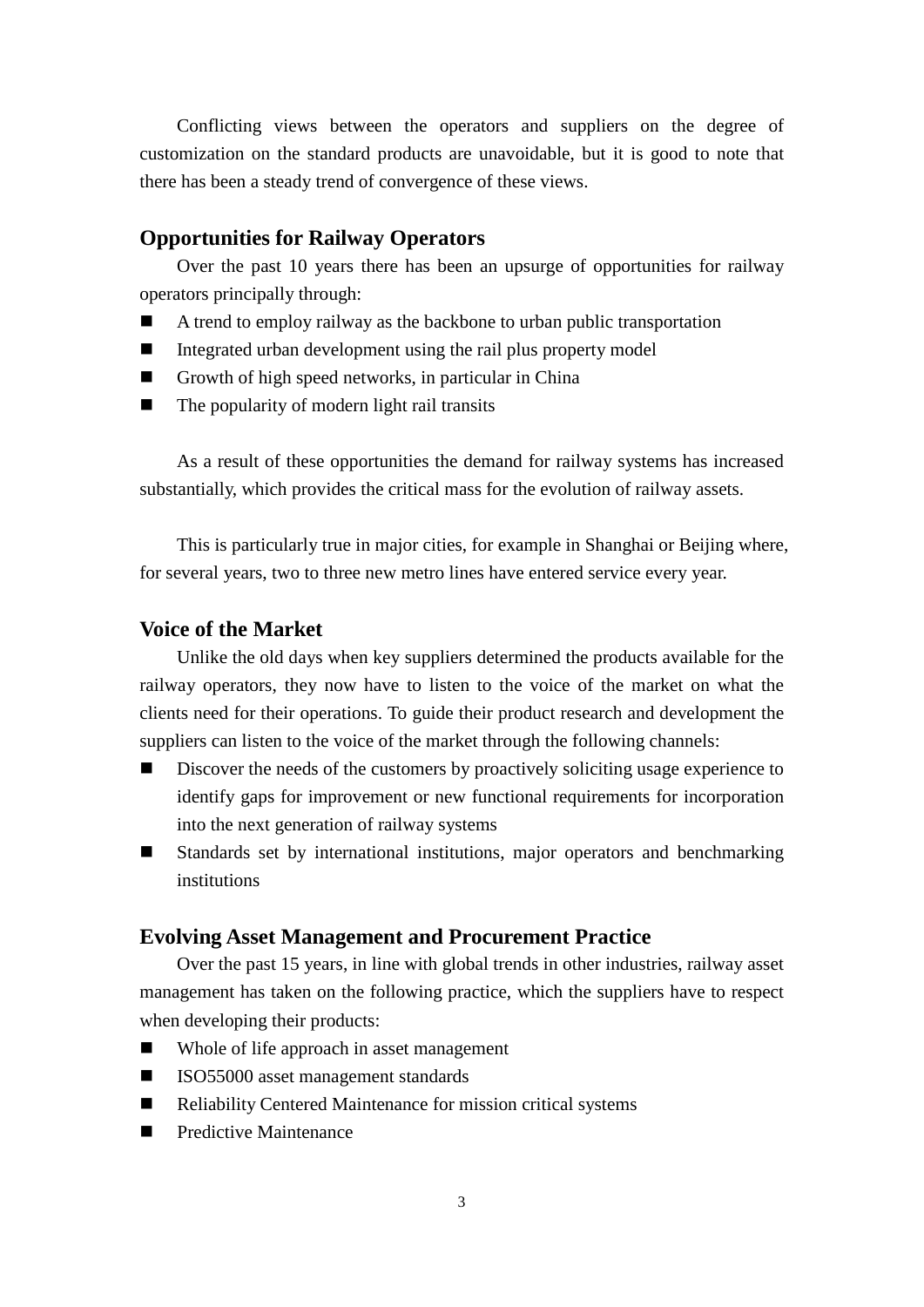Funneling in tendering of systems with much greater emphasis on technical merits

# **Maintenance Services and Technical Support to Clients**

In addition to the supply of equipment to the clients the suppliers now have to consider the full spectrum of requirements during the life cycle of the equipment:

- Supply of spare parts, in particular those that are proprietary
- Resolution of technical problems, in particular teething problems during initial operational phase
- Product enhancement during the lifecycle of the equipment supplied
- Obsolescence management
- Supply plus Long Term Maintenance Contracts this practice is becoming popular with contracts for the supply of trains

### **Evolving Operation Practice**

The following items of operation practice have been emerging for the past 10 years:

- **I** Unattended Train Operation
- Real time and smart passenger information through the smart phone apps
- Smart cards for fare collection
- Smart Train Management System
- Minimizing the number of station staff through more intelligent station control and surveillance systems

### **Product Development**

In the R&D of products the suppliers have to consider holistically:

- $\blacksquare$  Needs of the operators
- **IMPACE 11.5** Impacts on their current lines of products
- $\blacksquare$  Profit margins and sustainability
- Investment
- Market Risks

# **Business Bottom Lines**

For the operators they have to consider the following business bottom line issues when acquiring and maintaining railway assets:

- Maximize patronage through passenger convenience and comfort, service and safety performance and affordable and competitive fares
- $\blacksquare$  Maximize ancillary revenue advertising, shop rentals, etc.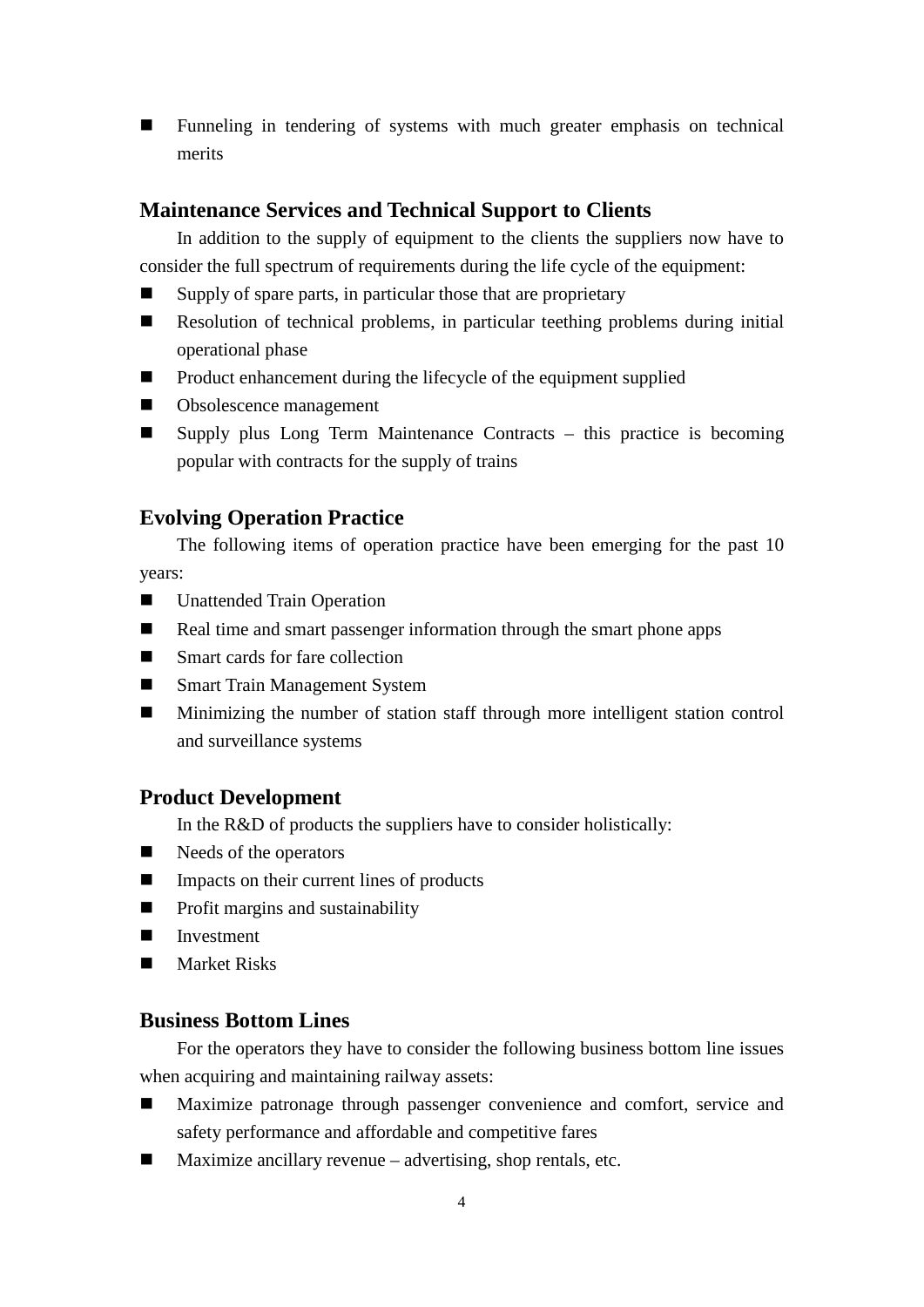- Reduce operating cost through automation and simplification of operation procedures
- Reduce asset acquisition, maintenance and replacement For the suppliers they have to consider the following business bottom line issues when deciding on the product and marketing strategy:
- Locations of production base to minimize production costs while maintaining quality standards
- Profit margins of a product line
- Contribution to the enterprise bottom lines
- Investments in R&D

## **Technology Advancement**

When choosing technologies operators are always faced with the dilemma of either reaping the benefits of technology advancement through the use of state–of–the–art system, or reducing risks through the use of mature and well proven systems. In the old days operators would usually err on the more conservative side, however there has been a noticeable and encouraging change in recent years – operators are now more willing to undertake some risks in adopting new technologies. A typical case is the decision by Shanghai Metro in the late 90's to adopt CBTC as the signaling and train control technology for new metro lines at a time when CBTC products were still in their maturing stage. The same has occurred with the use of 25kV overhead rigid conductor rails to replace flexible catenary in tunnels.

On the suppliers side their motivation for technology advancement is more straightforward – either to continuously improve an existing product line or to achieve a quantum leap, leading to a completely new product line.

### **Operators & Suppliers Coming Together**

Leveraging on experience of the IT industry, key suppliers of railway systems are now beginning to form user groups of major clients, with regular sessions and channels of communication to facilitate the suppliers to obtain first – hand knowledge of system usage experience. With this arrangement suppliers will be able to identify market needs in a most direct way, improve system performance based on feedback of operating experience and proactively resolve technical problem. A good example is the CBTC user conference organized by Thales on a regular basis, where major operators get together and share their experience of using the Thales CBTC systems.